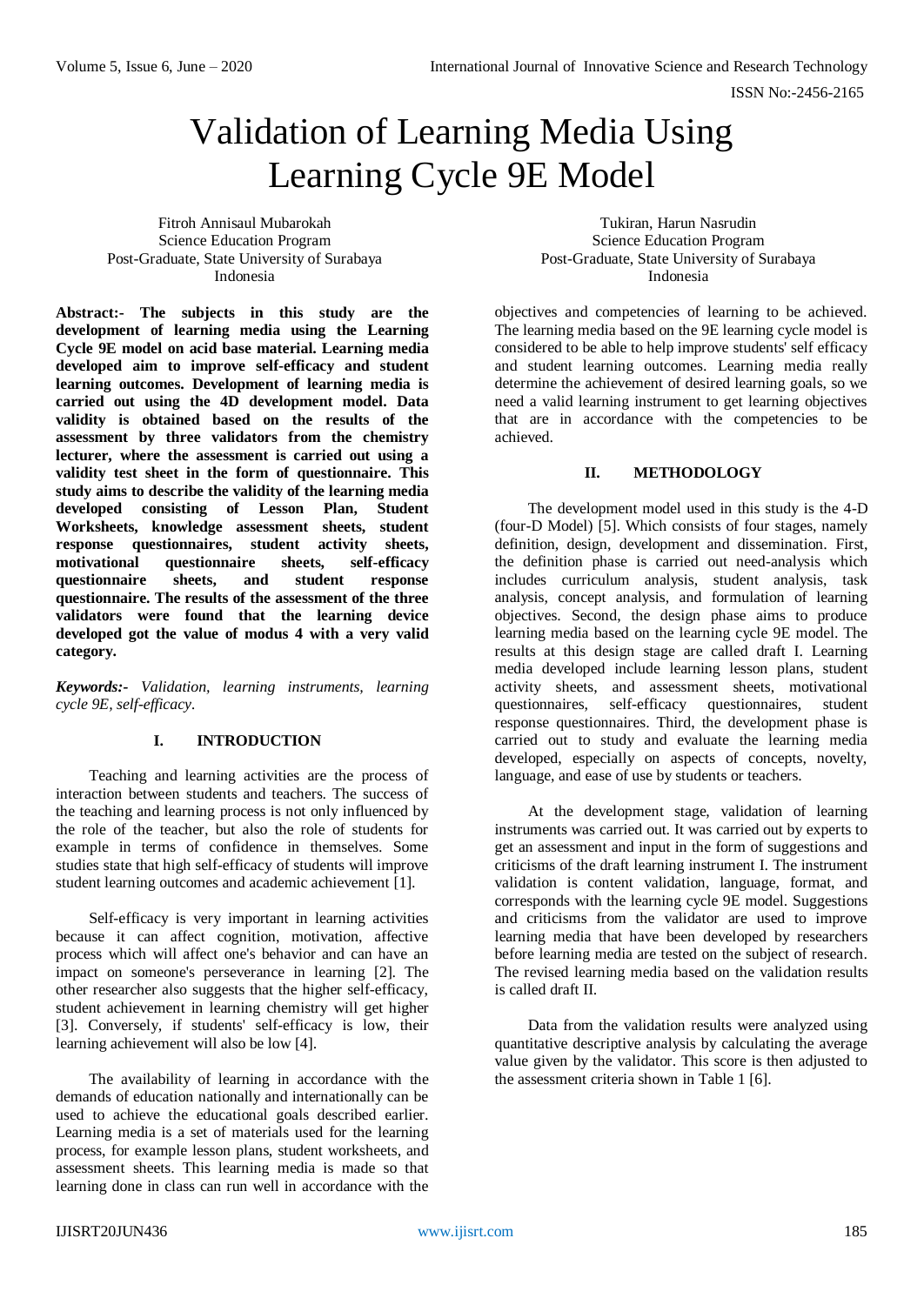#### ISSN No:-2456-2165

| <b>Score</b>        | Category   |
|---------------------|------------|
| $3.6 \leq P \leq 4$ | Very Valid |
| $2.6 \leq P \leq 3$ | Valid      |
|                     | Less valid |
|                     | Not valid  |

|  |  | Table 1:- Criteria for assessment of learning instrument |  |  |
|--|--|----------------------------------------------------------|--|--|
|--|--|----------------------------------------------------------|--|--|

The validation agreement was calculated based the formula:

That

.

 $A =$  the highest score given by the assessor

 $B =$  the lowest score given by the assessor

An instrument is satisfied to valuation agreement if the percentage of agreement is  $\geq$  75%. Based on the criteria in Table 1, the learning instrument developed in this study are said to be valid if they get a score  $\geq 2.6$ .

# **III. RESULT AND DISCUSSION**

The results of the validation of the learning instruments include the plan for implementing the lesson, student worksheets, motivation armature sheets, student activity sheets, self-efficacy questionnaires, and knowledge assessment sheets which will be explained as follows:

## *A. Lesson Plan Validation*

The lesson plan developed by using learning cycle 9E model where using the learning model is expected to be able to improve self-efficacy and student learning outcomes in acid base material in class XI of SMAN 7 Surabaya. The developed lesson plan is arranged for 3 meetings. The result of lesson plan validation which has been validated by 3 validators from chemistry department in UNESA. The results of validation were presented at Table 2.

| <b>Description</b>                                  | <b>Modus Category</b> | PoA<br>$(Average)(\%)$ |
|-----------------------------------------------------|-----------------------|------------------------|
| Lesson plan format                                  |                       | 92.46                  |
| Learning activities                                 | VV                    | 86                     |
| <b>Supporting Learning</b><br>activities(worksheet) |                       | 86                     |
| Language (sentences<br>structure)                   |                       | 86                     |

 $VV = V$ ery Valid; PoA = Percentage of Agreement Table 2:- Validation Results of Lesson Plan

Table 2 shows the data that in general the results of the validation of the Lesson Plan are arranged to have very valid categories and an average reliability of 87.62% so that it can be categorized as reliable. Followings are some suggestions for improvement from 3 validators.

| <b>Enhancement</b>          |
|-----------------------------|
| The writing system has been |
| fixed                       |
| The activity phase already  |
| uses number                 |
| Indicators have been        |
| appropriated with analyze   |
| indicators                  |
|                             |

Table 3:- Suggestion and Enhancement Lesson Plan

The lesson plan is a very important guide prepared by the teacher in the implementation of learning activities. The implementation plan is prepared based on the basic competency that has been set, so that it is expected that the learning objectives can be achieved thoroughly. The lesson plan which was developed by using the learning cycle 9E model, with the applied learning model expected to be able to improve students' self-efficacy. Teachers who have high self-efficacy are teachers who successfully teach their students and even naughty students [7]. The developed lesson plan was arranged for 3 times face-to-face applied to acid base material. In the three meetings successively discussed indicators of natural acid base, artificial acid base indicator and acid base strength.

## *B. Students Worksheet Validation*

The developed worksheet is used to guide students to make it easier to understand acid base concept. The results of the Student Activity Sheet Validation validated by 3 Validators:

|                                                 |              |          | PoA (Average) |
|-------------------------------------------------|--------------|----------|---------------|
| <b>Description</b>                              | <b>Modus</b> | Category | $\frac{1}{2}$ |
| Student's                                       |              |          |               |
| Worksheet format                                |              | ЛV       | 88.2          |
| Eligibility                                     |              |          | 73.3          |
| Language                                        |              |          |               |
| V = Valid: VV = Very Valid: PoA = Percentage of |              |          |               |

 $=$  Valid; VV  $=$  Very Valid; PoA  $=$  Percentage of Agreement

Table 4 shows that in general the results of validation of Student Worksheets compiled get modus 4 with a very valid category and an average reliability show 76.2%, giving the meaning that Student Worksheets can be categorized as reliable. The followings are some suggestions for improvement from 3 validators.

| <b>Suggestion</b>           | <b>Enhancement</b>            |
|-----------------------------|-------------------------------|
| Some writing procedures     | The writing system has been   |
| need to be fixed            | fixed                         |
| There is no opportunity to  | There has been opportunity to |
| read the literature before  | read the literature before    |
| making a hypothesis         | making a hypothesis           |
| There are some presentation | The phenomenon presented      |
| of phenomena that are not   | has been corrected            |
| appropriate                 |                               |

Table 5:- Suggestion and Enhancement Student's Worksheet

Table 4:- Validation of Student's Worksheet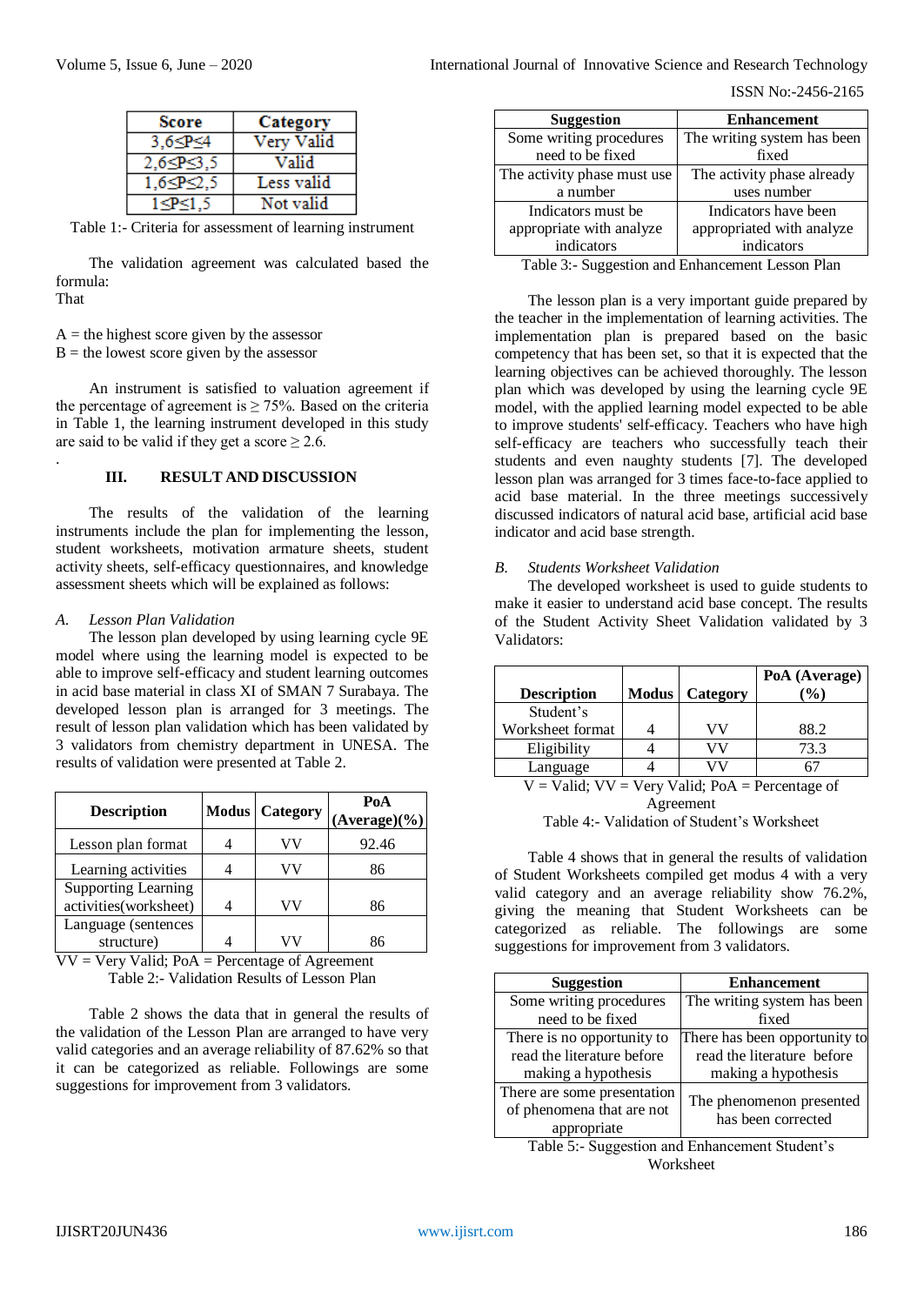## ISSN No:-2456-2165

Student Worksheets is teaching material that is packaged in such a way that students are able to learn material taught independently [8]. In this study the researcher facilitates students to learn by using students worksheet for guidance in conducting practical work, thus students are expected to be able to gain an understanding of the concepts learned. The results of Student Worksheets validation are good if the worksheets compiled by the researcher pay attention to the following: (1) The titles on the Student Worksheets must be in accordance with the material, (2) the material presented is in accordance with the level of student development, (3) the material presented is simple, logical, clear, and systematic (4) able to make students actively involved in learning activities, (5) the appearance of student worksheets is simple, clear and easily understood by students, (6) images and graphics in accordance with concepts (7) location of images, tables, and questions must be appropriate, and (8) develop interest and be able to invite students to think.

## *C. Self efficacy Questionnaire Validation*

The self-efficacy questionnaire that has been developed is used to measure the increase in student selfefficacy, where self-efficacy questionnaires are developed based on the dimensions of self-efficacy including magnitude, strength, and generality. The following is the result of student self-efficacy

| <b>Description</b> | <b>Modus</b> | Category | PoA<br>$(Average)(\%)$ |
|--------------------|--------------|----------|------------------------|
| Format             |              |          | 89.5                   |
| Language           |              |          | 89.5                   |
| Contents           |              |          | 90.7                   |

 $V =$  Valid;  $VV =$  Very Valid; PoA = Percentage of Agreement

Tabel 6:- Self efficacy Questionnaire

Table 6 show that in general the results of the selfefficacy questionnaire validation compiled have modus 4 with a very valid category and the reliability data of 89.9% mean that the results of the validation of the self-efficacy questionnaire are reliable. The following are some suggestions for improvement from 3 validators.

| Suggestion                                        | <b>Enhancement</b>          |  |
|---------------------------------------------------|-----------------------------|--|
| Some writing procedures                           | The writing system has been |  |
| need to be fixed                                  | fixed                       |  |
| Teble 7: Succession and Enhancement Self officeau |                             |  |

Table 7:- Suggestion and Enhancement Self efficacy Questionnaire

The self-efficacy questionnaire is used to measure the increase in self-efficacy of students. The self-efficacy questionnaire assessment includes the suitability of the format, language, and content. Based on the results of the assessment of 3 validators, the format conformity data obtained modus 4 with a very valid category and reliability of 89.5% with the reliable category. Language points in the self-efficacy questionnaire get modus 3 values with valid

categories and reliability of 89.5% with the reliable category. For the content format, get the modus value of 4 with a very valid category and 90.7% reliability with the reliable category. Thus the self-efficacy questionnaire developed was declared very valid and reliable.

## *D. Learning Outcomes Test Instrument Validation*

The learning outcomes test instrument developed consisted of the pretest and post-test questions. The following is the result of the validation of the learning outcomes test instrument from three validators.

| <b>Description</b> | Modus | Category | PoA<br>$(Average)(\%)$ |
|--------------------|-------|----------|------------------------|
| Format             |       |          | 88.8                   |
| Language           |       |          | 86                     |
| Contents           |       |          | 86                     |

 $VV = V$ ery Valid; PoA = Percentage of Agreement Table 8:- Learning outcomes test instrument

Based on the results of validation by three validators in table 12, the data shows that in general the results of the learning outcome test validation are compiled with modus 4 with a very valid category and can be used with little revision. In addition, the reliability data of 87% also gives the meaning that the results of the validation tests of student learning outcomes are included in the category of reliability. Here are some suggestions for improvement of 3 validators.

| <b>Suggestion</b>           | <b>Enhancement</b>                                          |
|-----------------------------|-------------------------------------------------------------|
| There are several keys      | The answer key and cognitive                                |
| and cognitive domains that  | domain have been adjusted                                   |
| are not appropriate.        |                                                             |
| There are several uncorrect |                                                             |
| word and difficult to       | The word has been correct and                               |
| understand                  | easy to understand.                                         |
|                             | Table 0. Concernation and Eulers consent Logaring automates |

Table 9:- Suggestion and Enhancement Learning outcomes test instrument

The student learning outcomes test instruments are composed consisting of 10 questions for the *pretest* and 10 questions for the *posttest.* Questions are arranged based on learning indicators, namely on acid base material. With the existence of cognitive processes *self-efficacy* students will appear to apply the various knowledge they have as well as to overcome the existing problems. In working on the problem, it takes strong *self-efficacy* in dealing with problems when working on questions and other demands. With high *self-efficacy*, a person will be able to set themselves to achieve the goals of the challenges that exist, and by using good analytical thinking able to show good performance when conducting tests [9]. S*elf-efficacy* possessed by students is able to have an impact on student achievement in accordance with the objectives to be achieved [10].